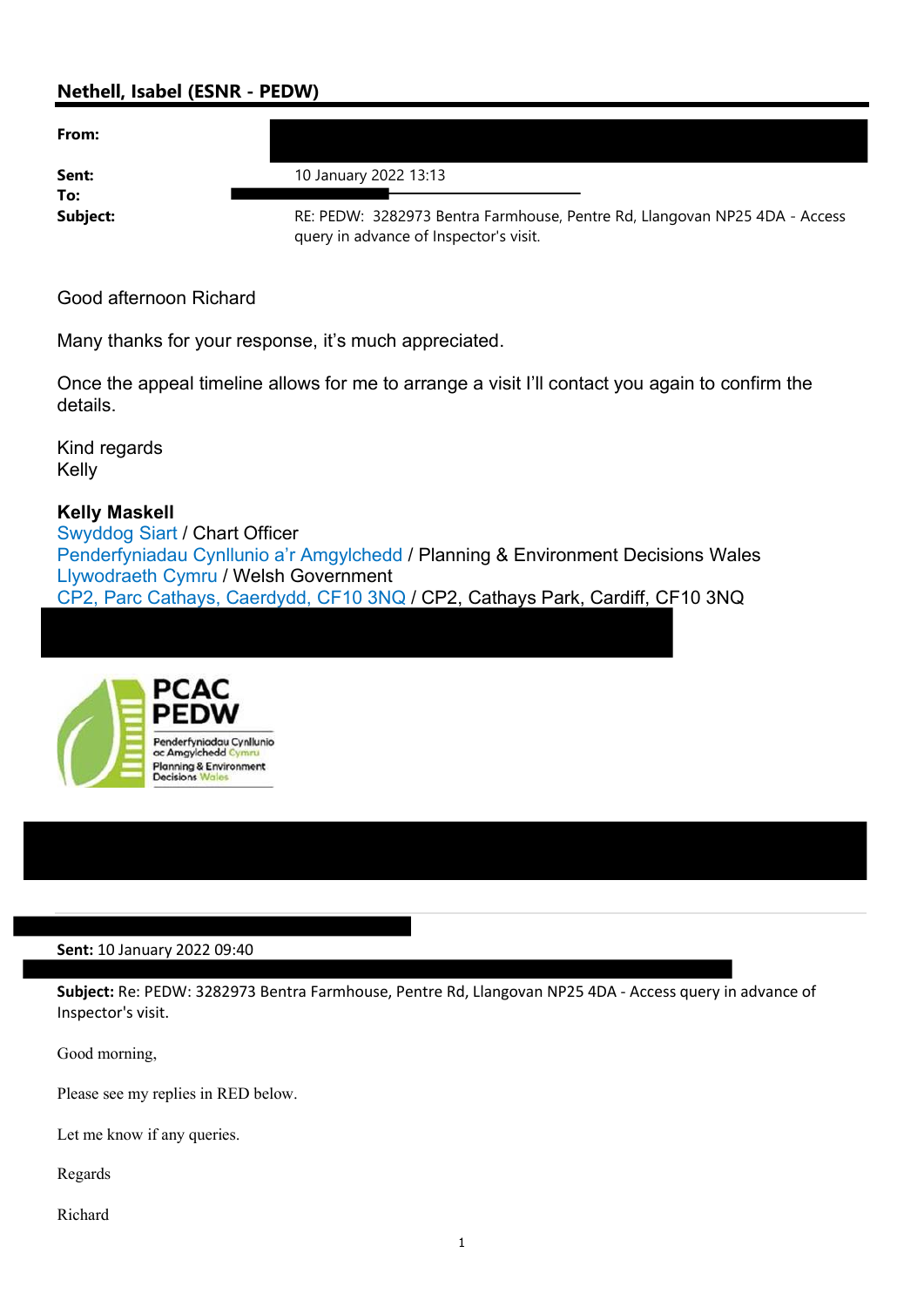On 5 Jan 2022, at  $08:04$ , P s wrote:

Good morning

Further to the above, I am currently querying access to appeal sites in advance of the Inspector's eventual site visit. PEDW is continuing to arrange visits involving minimal contact where possible.

I note the Inspector is required to enter the appeal site in order to undertake their visit.

I would be grateful for you to please address the following:

- Could you please confirm if the Inspector could access and walk freely around the site unaccompanied, via a gate or rear lane for example? **RH** reply: no.
- Is there a need for someone to be present to grant access? [RH: yes, I] will be available to grant access.] If so, we would respectfully ask that they retire to a safe distance or wait indoors for the duration of the visit.
- Does the Inspector need to enter an occupied building during the visit? If there is a need for them to do so, please confirm this to me. [RH: Yes, I would like the Inspector to come inside and access the balcony so he/she can make an informed assessment as to the Council's claim that there is overlooking that requires mitigation.] If an Inspector is to enter a building, all doors must be opened in advance, providing a clear route from the main entrance to the relevant area. The Inspector must be allowed to walk to the relevant area alone, and it is preferable for any other occupants present at the time to wait outside, or if this is not possible, in a separate room at a safe distance away from the Inspector.
- Are there any animals which may be loose in the grounds of the appeal site? If so, they are to be secured whilst the Inspector is present on site, ideally away from any area that the Inspector may wish to view. [RH: there will not be any animals on site.]

The Inspector will observe social distancing measures and will have use of PPE if required for the duration of the visit. As per normal practice, the Inspector would not be able to engage in conversation with any person present.

Once access has been determined, and the appeal timeline allows for me to arrange a visit I will contact you again to confirm the details. I will aim to give at least 7 days' notice so any necessary arrangements may be made.

I would be grateful for a response by 12.01.2022. Please feel free to contact me should you have any queries regarding the Inspector's visit.

Kind regards

## Kelly Maskell

Swyddog Siart / Chart Officer Penderfyniadau Cynllunio a'r Amgylchedd / Planning & Environment Decisions Wales